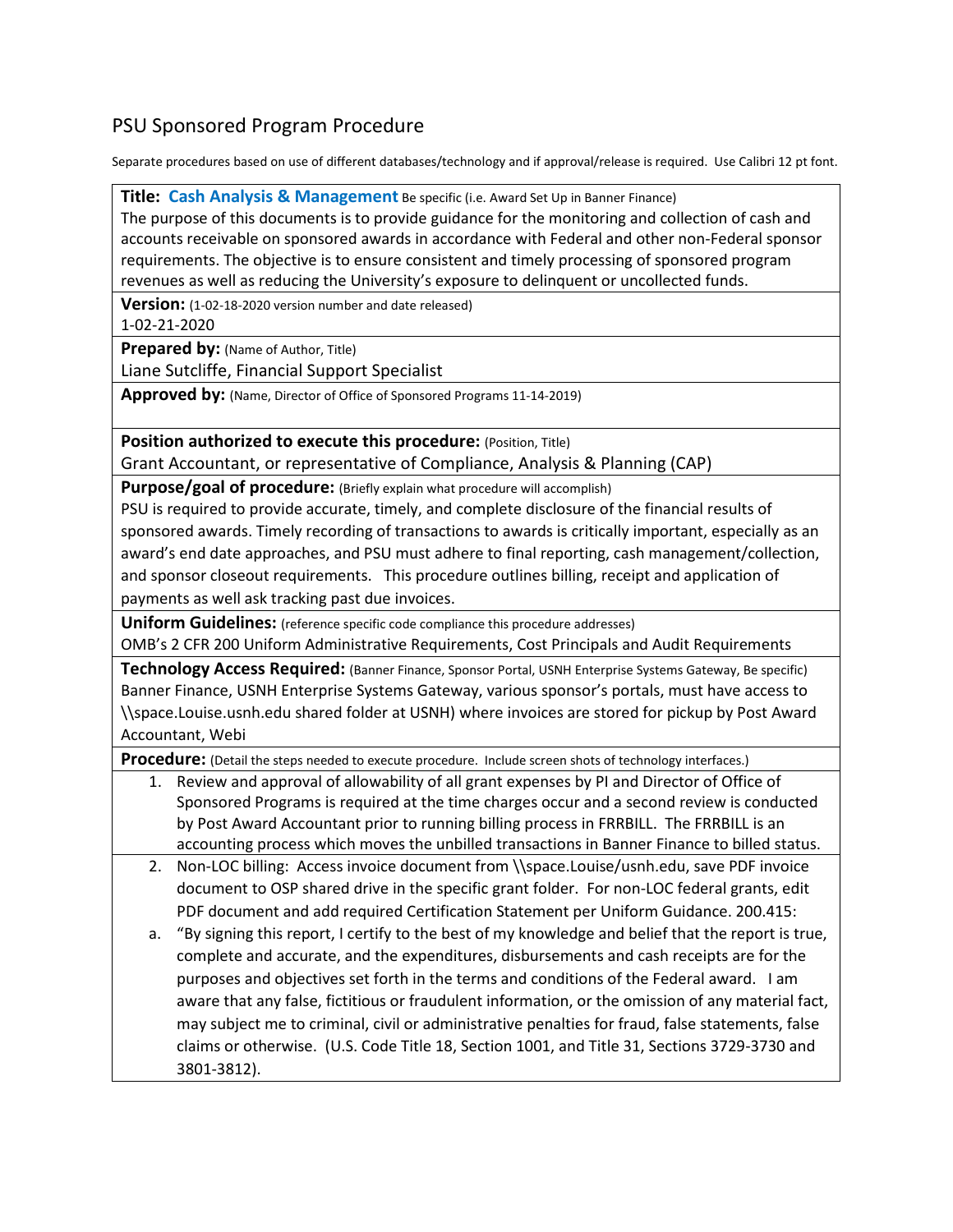b. The preparer signs and dates the invoice and saves the edited PDF document in grant folder. This statement can be used for any invoice regardless of sponsor, but it is required for non-LOC federal grants.

 3. LOC billing: After running FRRBILL process, send Webi Report UNH 91200.1 in both Excel and PDF versions to the Accountant in C.A.P., requesting a drawdown of funds from each Federal agency's portal. The accountant will provide the Grant Accountant with the confirmation of draw down from each agency and the payment can then be applied in FZAAREV. Enter the appropriate PMS agency code, XGLC (Grant payment Letter of Credit), Amount "=" enter dollar amount to apply, check "Distribute to Grants". Note: no invoice is sent to sponsor for LOC billing.

| Grant:               | <b>CONTRACTOR</b>      |                                                                                                                                                 |
|----------------------|------------------------|-------------------------------------------------------------------------------------------------------------------------------------------------|
| Agency:              | 948198936              | US ED. Department of Education<br><b>STORY OF</b><br>NATIONAL WAR STORY                                                                         |
| PMS Code: SSIP103    |                        |                                                                                                                                                 |
| Detail Code: [872 C] |                        | Grant Payment LOC                                                                                                                               |
| Amount: Done         |                        |                                                                                                                                                 |
|                      | User: Litered          |                                                                                                                                                 |
| o and                | Distributo la graviti- |                                                                                                                                                 |
|                      |                        | arted: Consiste the Seids above and click Go. To search by name, press TAB from an ID field, eitler your search criteria, and then press ENTER. |

 a. review and verify the application of payment, there should be no variance between the amount of the FRRBILL and the applied payment. Click Save. If there is a variance, back out of the transactions and repeat steps. If there is no resolution, review past revenue postings Consolidate steps for LOC and Non-LOC using separate numbering and merge back again when shared processes are in executed. Note each time whether it is LOC or non-LOC.

3. Non-LOC- Send invoice to sponsor address or email address as noted in the Notice of Award

- 4. For sponsors who have unique invoice templates, or different budget categories, follow procedure 1., run the invoice in FRRBILL and save the invoice document in the OSP shared drive in the specific grant folder. Use the invoice and Webi report to complete sponsorspecific invoice, using the invoice as a check to be sure the sponsor specific invoice matches the billing from FRRBILL in total dollars. Sign and send the invoice to the sponsor as noted on the Notice of Award.
- 5. Some Foundations send a check with the Notice of Award. In this case, the check should be deposited per USNH policy in the grant holding account (65Z000) while the new Banner Finance fund is set up. When the fund is active, it can be journaled to the appropriate fund and account code using a JV. No billing setup is required due to the payment in full at the onset on the grant.
- 6. When Non-LOC payments arrive via check, the revenue should be applied in FZAAREV using detail code XGPY:

| Ginani Books focus Y, row<br>GRANT PAYMENT'S ENTRY |               |                   |               |                |        |                  |                 |               |                   |                     |                                 |                               |               |
|----------------------------------------------------|---------------|-------------------|---------------|----------------|--------|------------------|-----------------|---------------|-------------------|---------------------|---------------------------------|-------------------------------|---------------|
| Transaction Number<br><b>HARRY COMPANY</b>         | Grant         | Detail Code       | <b>Charge</b> | <b>Payment</b> | Estato | Transaction Date | Invoice Mariber | Adjust Number | Trans Number Paid | Invoice Number Paid | Adjust Number Paid              | Withsiding Amount             | Payment O     |
|                                                    | 640105        | <b>I XGPY</b>     |               | 60.586.42      |        | 0.00 01/03/2020  |                 |               |                   |                     |                                 |                               | PAID INVOT    |
|                                                    | <b>EAU105</b> | XXX               | 60.586.42     |                |        | 0.00 12/12/2019  |                 |               |                   |                     |                                 |                               | 0.00          |
| 4    1          1                                  |               | <b>ID PerPage</b> |               |                |        |                  |                 |               |                   |                     |                                 | <b>Come Blass Gior Y.Fler</b> | Record 1 of 2 |
| <b>BALANCE DETAILS</b>                             |               |                   |               |                |        |                  |                 |               |                   |                     |                                 |                               |               |
| Query Balance                                      |               | 0.00              | Grant Balance |                |        | 0.00             | PMS Balance     |               | Agency Balance    | 0.00                | Retainage<br>Witholding Balance | 5.00 Payment Withholding      | Balance       |